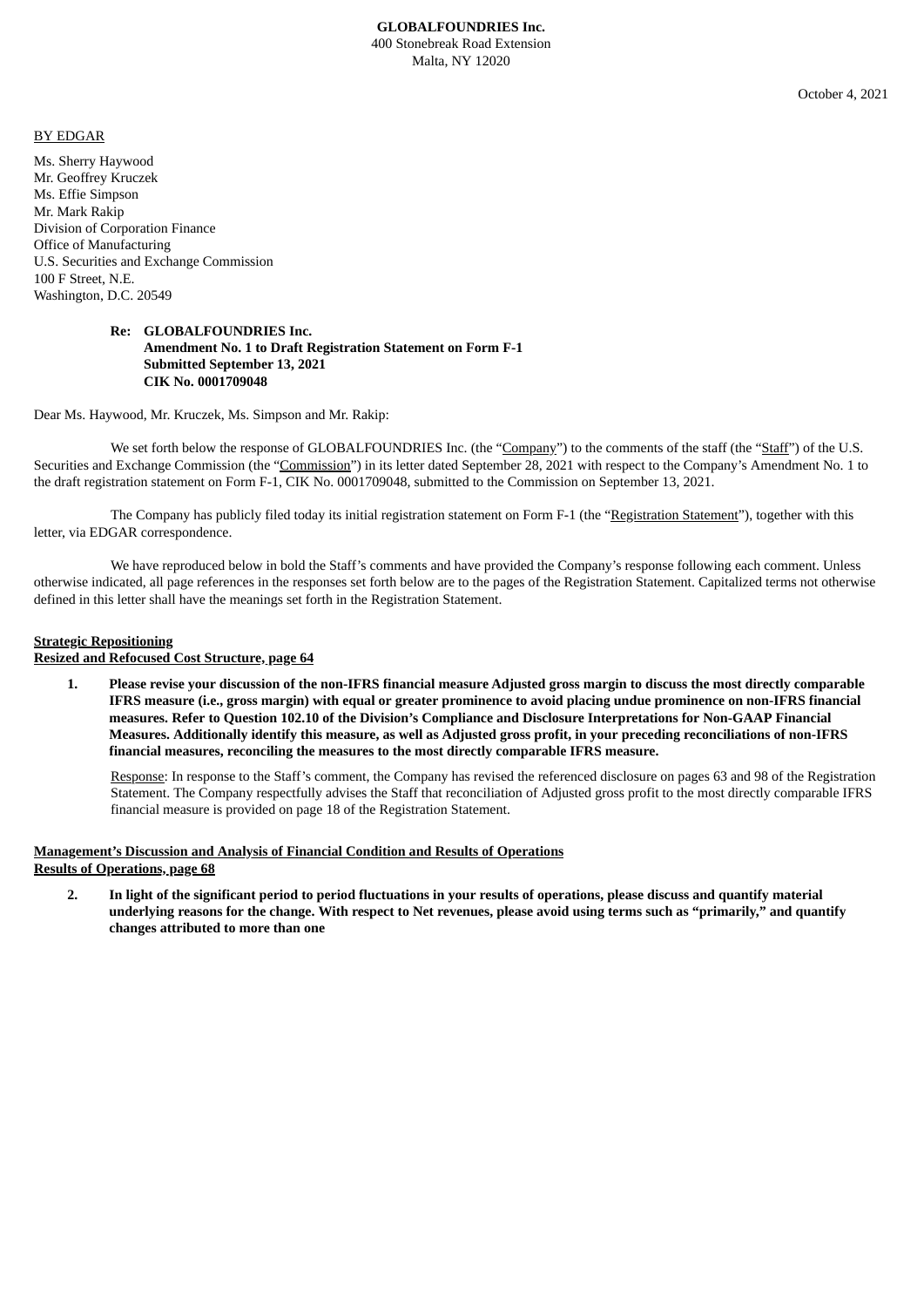factor. For example, specifically address the underlying drivers associated with the increase in ASPs and product mix. Regarding Cost of revenues, expand your disclosure of material changes that may offset each other, given that although you quantify the change for the interim six months ended June 30, 2021 compared to the prior interim period, the impact of the increase in wafer fabrication shipments to the overall mix is unclear. Further, expand your disclosure to address the factors causing you to extend the useful lives of your manufacturing equipment given the significant impact such change had on your current period interim results. Refer to Item 303 of Regulation S-K, as well as SEC Interpretive Release Nos. 33-8350 and 33-6835.

Response: In response to the Staff's comment, the Company has revised the referenced disclosure on pages 71 to 79 of the Registration Statement.

### **Consolidated Statements of Financial Position, page F-7**

- 3. We note your response to prior comment 10 regarding the classification of the Loan from shareholder within equity at **December 31, 2020 and 2019. Please respond to the following:**
	- Please tell us the business purpose for structuring each of the 5 tranches of the Loan from shareholder as a loan **versus a capital contribution.**
	- Tell us the factors driving the significant number (three) and dollar amount (\$568 million) of loan repayments **during 2021, with such amounts exceeding repayments made during 2020 and 2019.**
	- IAS 32.18 requires the substance of the financial instruments, rather than its legal form to govern classification in the entity's statement of financial position. Please tell us how you considered the loan repayment history, including increasing level of repayments, during the last three years in evaluating the substance of the loan from shareholder. As part of your response, please discuss the decision making process you went through in deciding to repay amounts **owed on the loan during the last three years.**
	- In evaluating the substance of the financial instrument, tell us how you considered the fact that the loan was made **from your sole shareholder, which controls management, and thus the decision making of the company. For** example, tell us how you evaluated whether the shareholder was acting in the capacity as a shareholder or lender.
	- Your disclosure indicates that you anticipate the shareholder will convert the loans provided under the loan facilities to additional paid-in capital immediately prior to the consummation of the offering. Tell us the status of these **discussions, and whether additional repayments are expected prior to this occurring.**

Response: On October 1, 2021, the board of directors of the Company (the "Board") approved, among other matters related to the upcoming offering, the conversion of the outstanding shareholder loans in the aggregate amount of \$10,112,687,000 into additional paid-in capital, with no additional issuance of shares. On October 3, 2021, the Company and the shareholder completed the conversion. The Company has revised the disclosure on pages 60, 80 and 138 of the Registration Statement to reflect the completion of the conversion. No additional payments have been made in 2021 beyond the \$568 million disclosed in the Registration Statement.

When evaluating the substance of the shareholder loans, it is essential to understand the background of the transaction and structure, which is outlined in the timeline below. Additionally, a critical feature in differentiating a financial liability from an equity instrument is the existence of a contractual obligation of one party to the financial instrument (the "Issuer") to either deliver cash or another financial asset to the other party (the "Holder") or to exchange financial assets or financial liabilities with the Holder under conditions that are potentially unfavorable to the Issuer.

 $\overline{2}$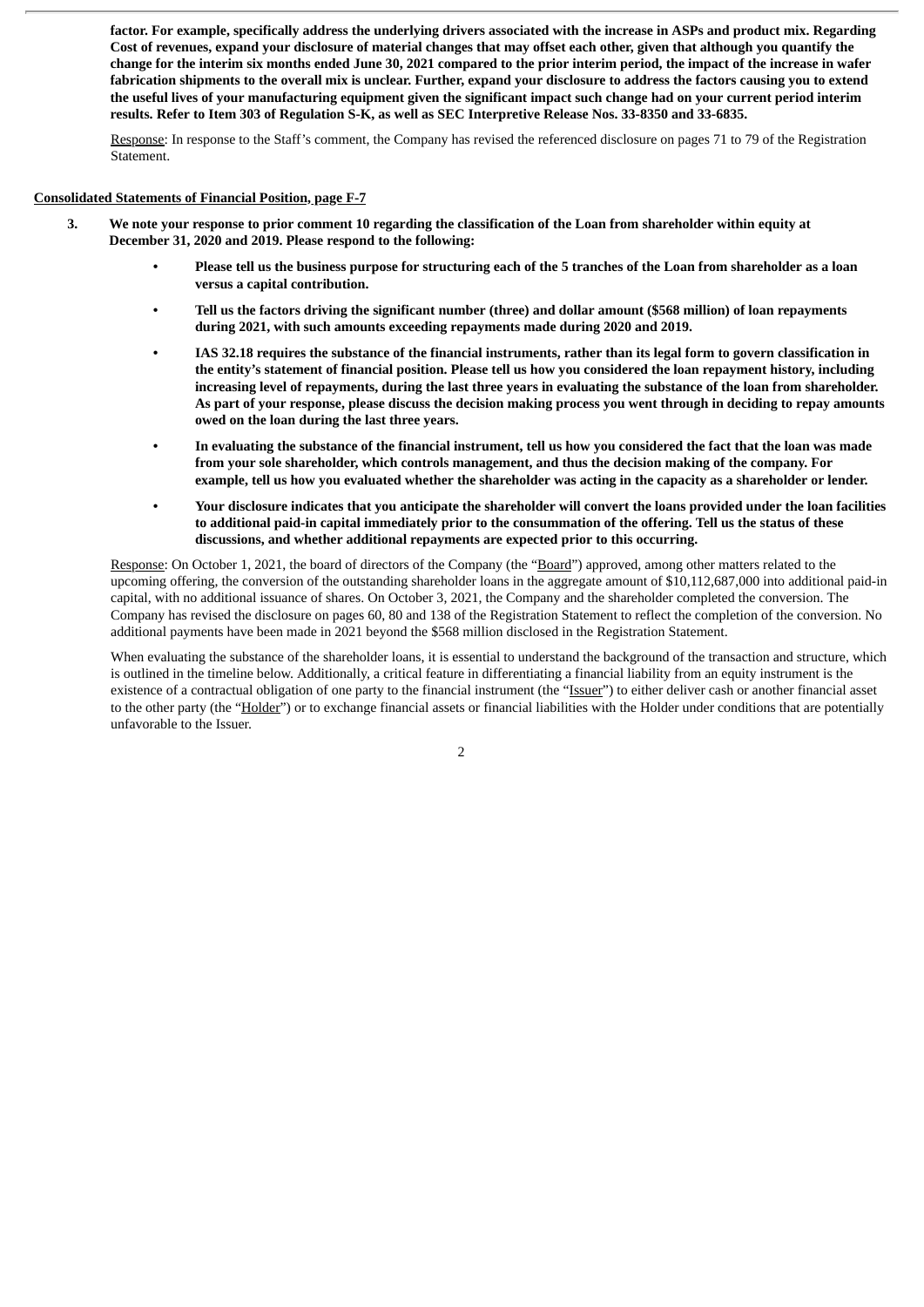The substance of a financial instrument, rather than its legal form, governs its classification on the entity's balance sheet. Substance and legal form are commonly consistent, but not always. Some financial instruments take the legal form of equity but are liabilities in substance and others may combine features associated with equity instruments and features associated with financial liabilities (IAS 32.18). Also important to note is that in March 2006, the Interpretations Committee discussed and confirmed that a contractual obligation must be established through the terms and conditions of the instrument. Thus, by itself, economic compulsion would not result in a financial instrument being classified as a liability under IAS 32.

The Company had no obligation to repay the shareholder loans. Furthermore, there were no contingent settlement provisions that required the Company to repay the shareholder loans. On an annual basis, management provides an operating plan to the Board for approval. The operating plan includes management's projected cash flows activities, which includes anticipated returns of capital on the equity-classified shareholder loans, if any. We acknowledge that the shareholder loans were provided from the shareholder, which controls the Board. However, we note that the duties of our directors include a duty to act in the bona fide best interests of the Company, including when evaluating and approving the annual operating plan. Repayment, if any, was made at management's sole discretion, and neither Board nor shareholder approval was required. Actual timing and amounts of the payments were subject to business dynamics based on management's sole discretion, and may differ from the operating plan.

The consideration of the shareholder loans as equity, rather than liability, is further evidenced by the fact that the Company made no payments on the shareholder loans between 2012 and 2018, and the Company started to make payments on the shareholder loans in 2019 following achievement of surplus cash flow. Additionally, the fact that the Company made, at its sole discretion, payments between 2019 and 2021 does not constitute a contractual obligation.

Having considered the above factors, the Company concluded that the substance of the shareholder loans supports their classification as equity in the Company's financial statements.

### **Timeline**

- **2012** Under a prior ownership structure, the Company originally issued liability-classified convertible notes. In 2012, upon the shareholder assuming 100% ownership of the Company, the Company amended its liability-classified convertible notes to equity-classified shareholder loans in order to simplify the capital structure and reduce the complexity and cost of outstanding instruments of the Company.
	- The shareholder commonly issues these instruments to its wholly-owned investments, and records them as equity.
	- These equity instruments provide the Company with complete flexibility to achieve its growth and investment strategy while reducing the operational and cost burden of interest bearing/maturity laden instruments. Further, the simplified structure provides for ease of injecting additional capital without having to adjust the share capital structure.
	- The amendments to the convertible notes allowed the Company sole discretion on if, and when, to return capital on the equity-classified shareholder loans, and made the instrument subordinated to external debt and pari-passu to common equity.
- **2013-2016** The shareholder issued additional shareholder loans to the Company to fund the significant investments that the Company was making in building a leading-edge wafer fabrication facility in Malta, New York.
	- No payments of interest, dividends or otherwise were made to the shareholder in relation to the equity-classified shareholder loans.
	- Upon completion of the Malta fabrication facility in 2016, the shareholder determined that it would not issue any further investments of this nature or make any other form of equity contribution. Any further funding support would be structured as interest-bearing loans.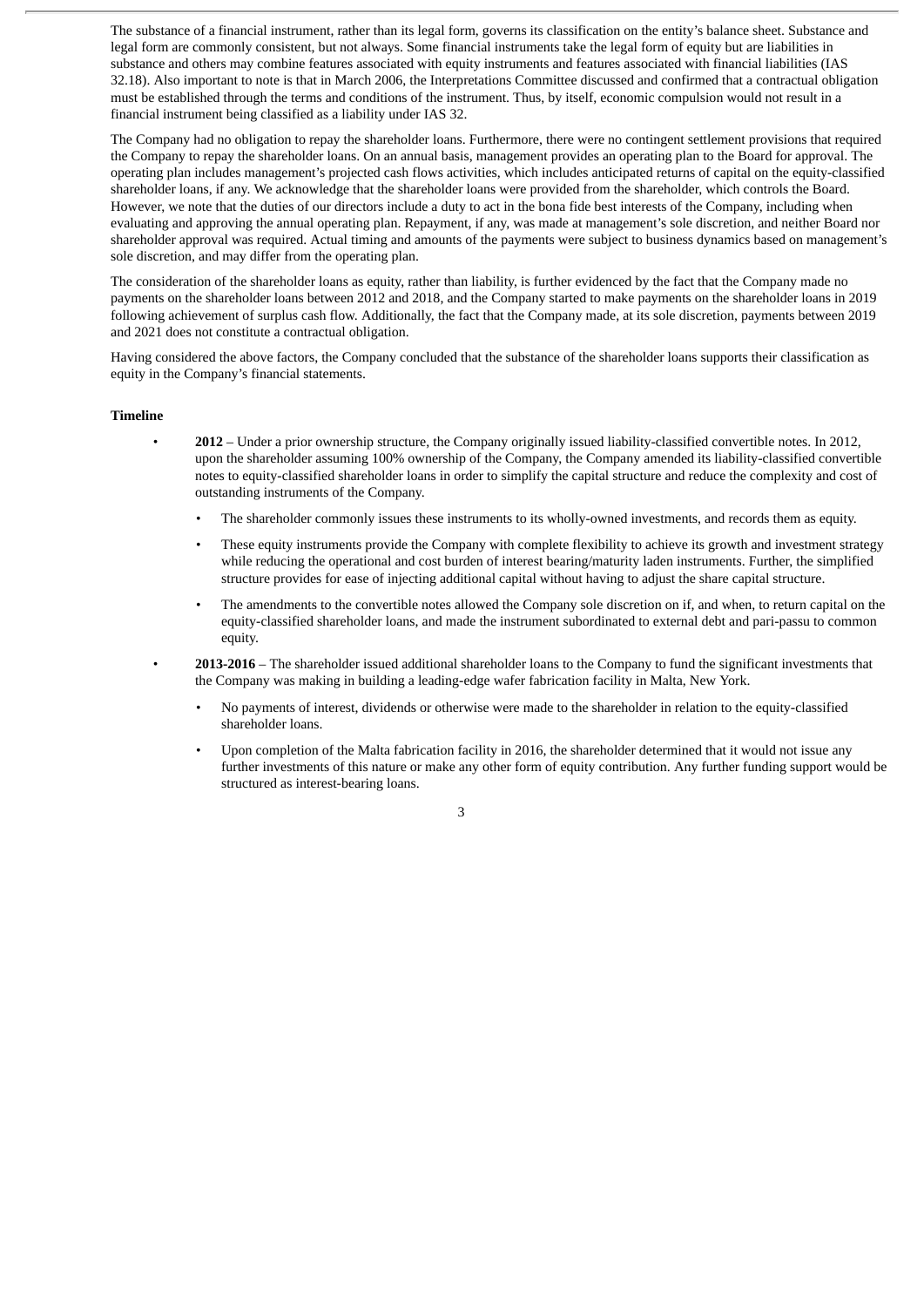- **2017** The shareholder issued separate interest-bearing notes with repayment obligations to assist with the funding of specific Company investments. Given their substance, the Company determined that for these facilities, the shareholder was acting in the capacity as a lender, and, therefore, classified the notes as liabilities.
	- No payments of interest, dividends or otherwise were made to the shareholder in relation to the equity-classified shareholder loans, and no principal payments were made on the interest-bearing liabilities.
- **2018-2021** The Company shifted its focus to address the pervasive foundry market opportunity, which, along with the divestment of the Company's Application Specific Integrated Circuit business in 2019 and a patent legal settlement in 2020, improved cash flow and significantly reduced the Company's capital and R&D investment requirements, leading to surplus cash flow. The Company determined that using a portion of the surplus cash flow for returns of capital would be in its best interests and accretive to shareholder value.
	- The Company paid down its interest-bearing debt facilities in 2019 (\$250 million) and 2020 (\$113 million), thereby fully extinguishing the balances.
	- The Company returned capital on the equity-classified shareholder loans in 2019 (\$400 million), 2020 (\$487 million) and 2021 (\$568 million).
	- In aggregate, total payments on both the liability and equity instruments were on a declining trend (\$650 million in 2019, \$600 million in 2020 and \$586 million in 2021).
	- Returns of capital on the equity-classified shareholder loans were made at management's sole discretion, as neither Board nor shareholder approval was required.
	- Returns of capital were determined by the Company based on how much surplus cash flow was expected to be generated from operational cash flow projections, net of investment requirements. Actual timing and amounts of the payments were subject to business dynamics based on management's sole discretion.

In 2012, the Company concluded that the shareholder loans should be classified as equity after considering the guidance in IAS 32, the structure of the shareholder loan agreements and the substance of the instruments as outlined above. The recent returns of capital on the equity-classified shareholder loans during the last three years did not change the overall substance of the arrangement, and, therefore, did not require any change in classification from equity to liability. Additionally, the Company believes that the conversion of the shareholder loans to additional paid-in capital, which was completed on October 3, 2021, should provide investors with an accurate representation of the capital structure as of the balance sheet dates presented in the financial statements included in the Registration Statement.

\*\*\*\*\*\*\*\*\*\*\*\*\*\*\*\*\*\*\*\*\*\*\*\*\*\*\*\*

4